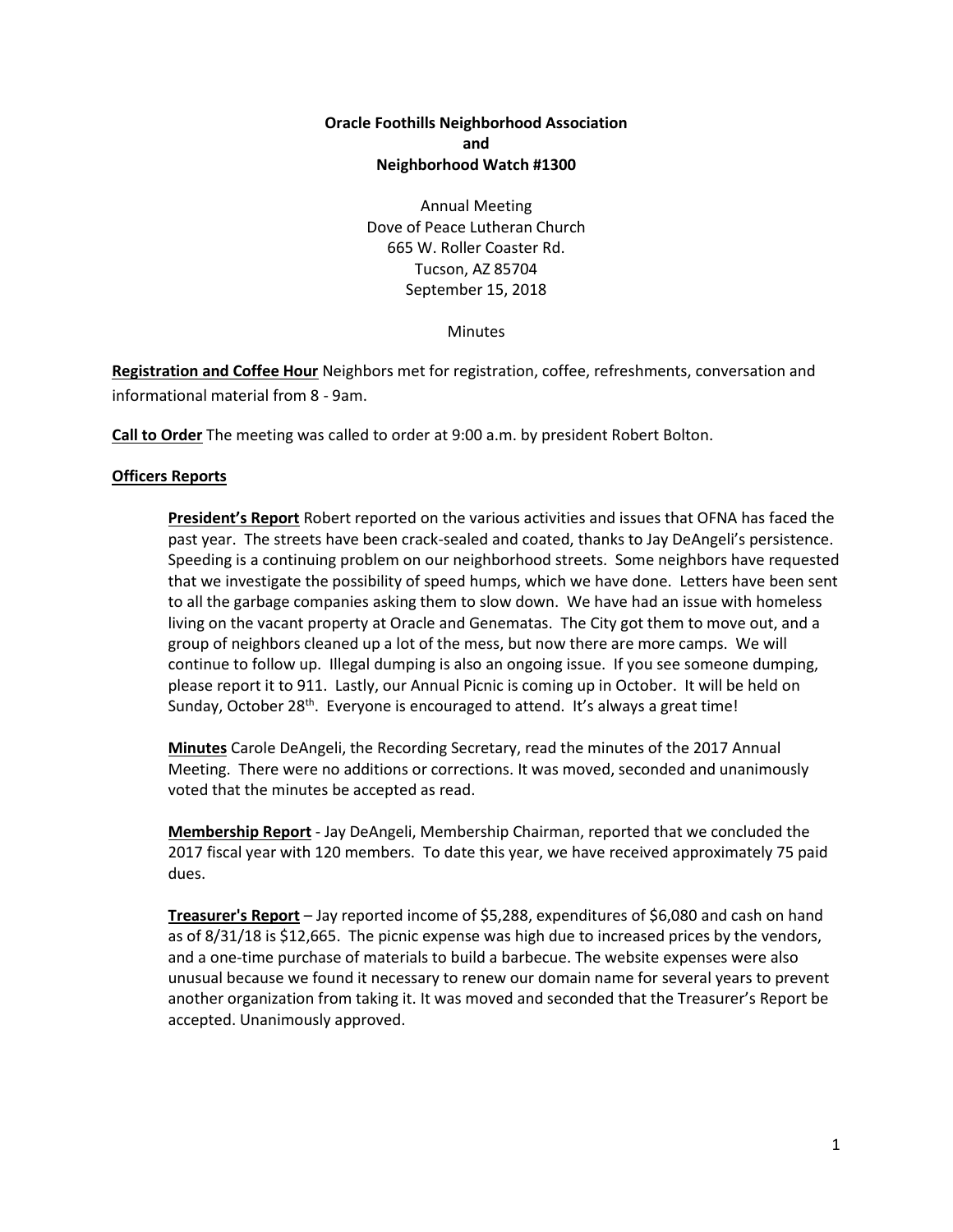### **Committee Reports**

**Streets** Jay said that he works with the PC Dept. of Transportation to get them to fill roadside edges, sweep dirt and gravel from the roads, and that this is a continuing effort. PCDOT completed the crack filling and sealing and filled a hole by John Battaile's house on Yvon. Tucson Water repaired a water leak on Yvon. Jay also mentioned utility poles, including the expense to bury utilities and remove one pole, and the possible future introduction of 5G. TEP reports that we have approximately 200 poles in our neighborhood. They are not adding poles, only replacing aging and damaged poles.

**Website, Weekly Update** – Carole DeAngeli reported that she is no longer able to use Gmail to send out the weekly update and is currently using the free version of Mail Chimp. To get more flexibility, she may go to the paid version. Carole asked that neighbors please give feedback on the website.

**Neighborhood Watch** –Carole DeAngeli, Area Leader, gave the crime report. There was one burglary by force in April on Canyon View Dr., but several incidents of attempted burglary, theft, larceny from motor vehicles, vandalism, mail theft and illegal dumping. Neighbors asked what could be done about illegally dumped material. Carole said that Pima County will pick up trash on their property, otherwise, it's up to neighbors. The neighborhood association will continue to monitor the homeless situation at Oracle and Genematas and will schedule another cleanup of the area.

## **Old Business**

**Household Hazardous Waste** Carole reported that Barb Peck, Hank Peck and Clark Arnold have been holding the collections four times a year. We are considered a business, since we collect for the neighborhood, and thus must take our collection on Wednesdays. Neighbors are encouraged to participate. November  $14<sup>th</sup>$  will be the next collection.

### **New Business**

**Picnic** - Jay reminded everyone about the date and location of the Annual Picnic. We will be cooking ribs, brats and chicken.

**Document Shredding Proposal** – There is a proposal to do a document shredding day in the neighborhood. Roxie Lopez has contacted four vendors and indicated that she preferred Beacon Document Destruction, part of the Beacon Group, which provides support and job opportunities for developmentally disabled adults. Neighbors will be notified well in advance of the date and location of this service once the board approves it.

**Election of the Board** - Joan introduced the current board members, all of whom are on the slate for reelection. In addition, we also have Stephanie Morrison, a new resident on Genematas, on the slate for a total of 14. Stephanie introduced herself. Joan called for nominations from the floor. There being none, it was moved and seconded that the slate be accepted as presented. The membership unanimously approved the new slate. The directors for the 2018-2019 fiscal year are: John Battaile, Robert Bolton, Jay DeAngeli, Delann